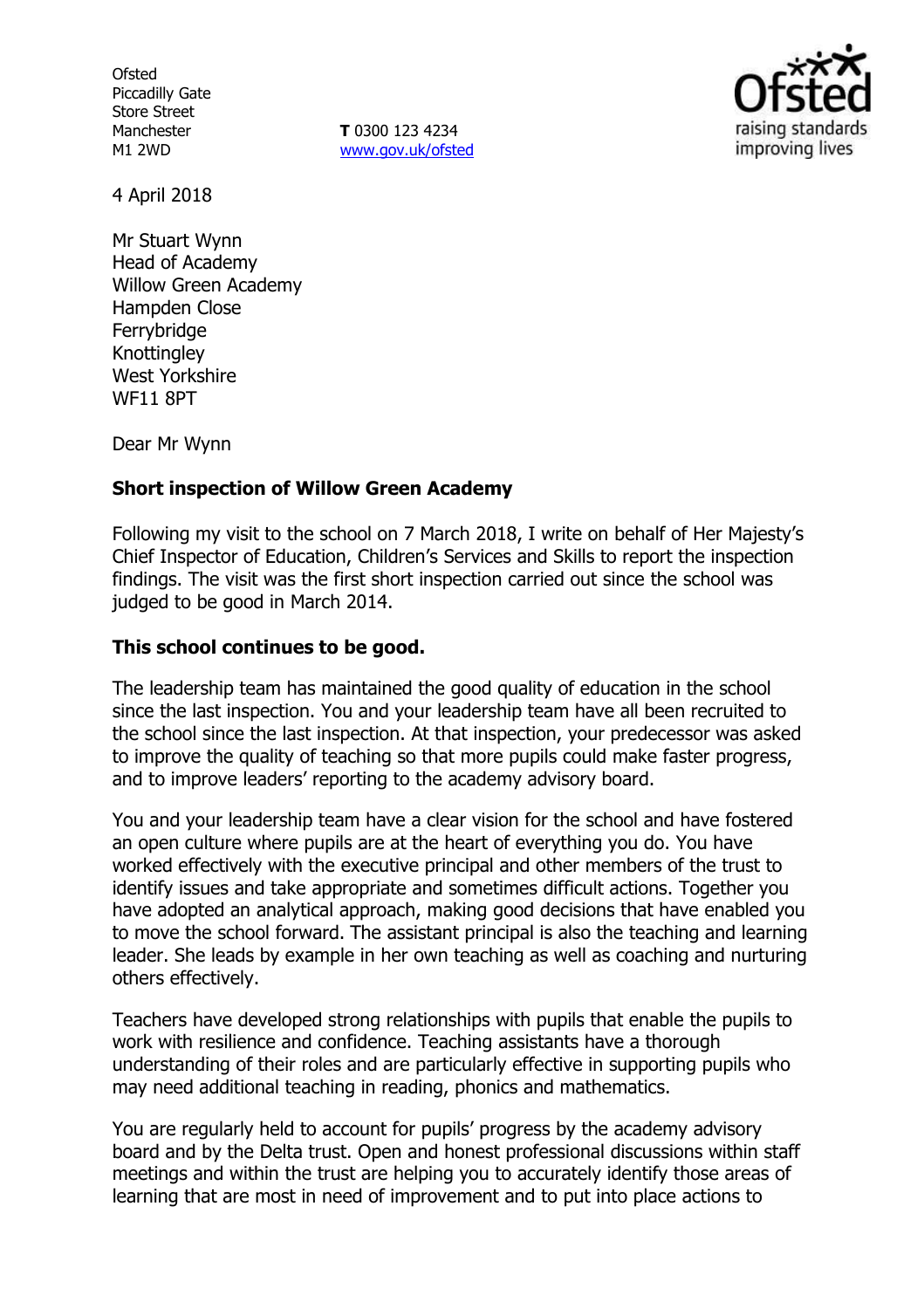

swiftly address issues. This is enabling rapid improvement to take place within your school. Evidence of this can be seen in improved outcomes in phonics and reading overall, but also in the increase in the number of pupils reaching higher standards across key stages 1 and 2.

In 2017, at the end of key stage 2, pupils' progress overall, including that of disadvantaged pupils, was broadly in line with national figures for reading and mathematics. Some 20% more pupils reached the expected standard in reading, writing and mathematics combined than in 2016. Pupils' progress in writing was above the national average, but it was more mixed in reading. Despite some pupils making very strong progress, around two thirds did not. Pupils in key stage 1 attained outcomes that were above national figures in reading, writing and mathematics but disadvantaged pupils did less well than other pupils.

## **Safeguarding is effective.**

You have ensured that all staff and academy advisory board members are fully trained and up to date in identifying potential risks to pupils. Staff and visitors to the school know whom to alert if they have concerns. Academy board members make sure that you follow safe recruitment practices and that staff and visitors to the school are cleared to work with children.

A few parents and carers raised concerns about bullying through Parent View, Ofsted's online questionnaire. However, most pupils who spoke to me during the day said that bullying was rare. When it does happen, pupils earnestly told me they 'tell the bully to stop it' and that that usually works. If it does not, then a teacher always makes it stop.

In fact, pupils' behaviour is very good. They conduct themselves calmly when moving between classes and assembly and, although lunchtimes are somewhat noisier, pupils are chatty and sociable. Pupils in classes demonstrated great attitudes to learning and were willing to have a go, to make mistakes and to learn from these mistakes.

You have taken care to promote regular attendance and punctuality in the school and to discourage the taking of holidays during term-time. For example, pupils enjoy collecting tokens towards buying something from the 'attendance shop'. Consequently, pupils' attendance overall is just above national figures.

# **Inspection findings**

- During this inspection, I wanted to find out what leaders have done to improve the quality of teaching and learning overall, particularly in reading.
- You and your team have worked with great precision to ensure the accuracy of teachers' assessments. You have introduced rigorous systems that enable you to carefully follow the progress of all pupils. This has enabled you to identify accurately which pupils are likely to reach the standards expected for their age and to put into place effective, individual support for those who are not on track. As a result, you can show considerable improvement in the proportion of pupils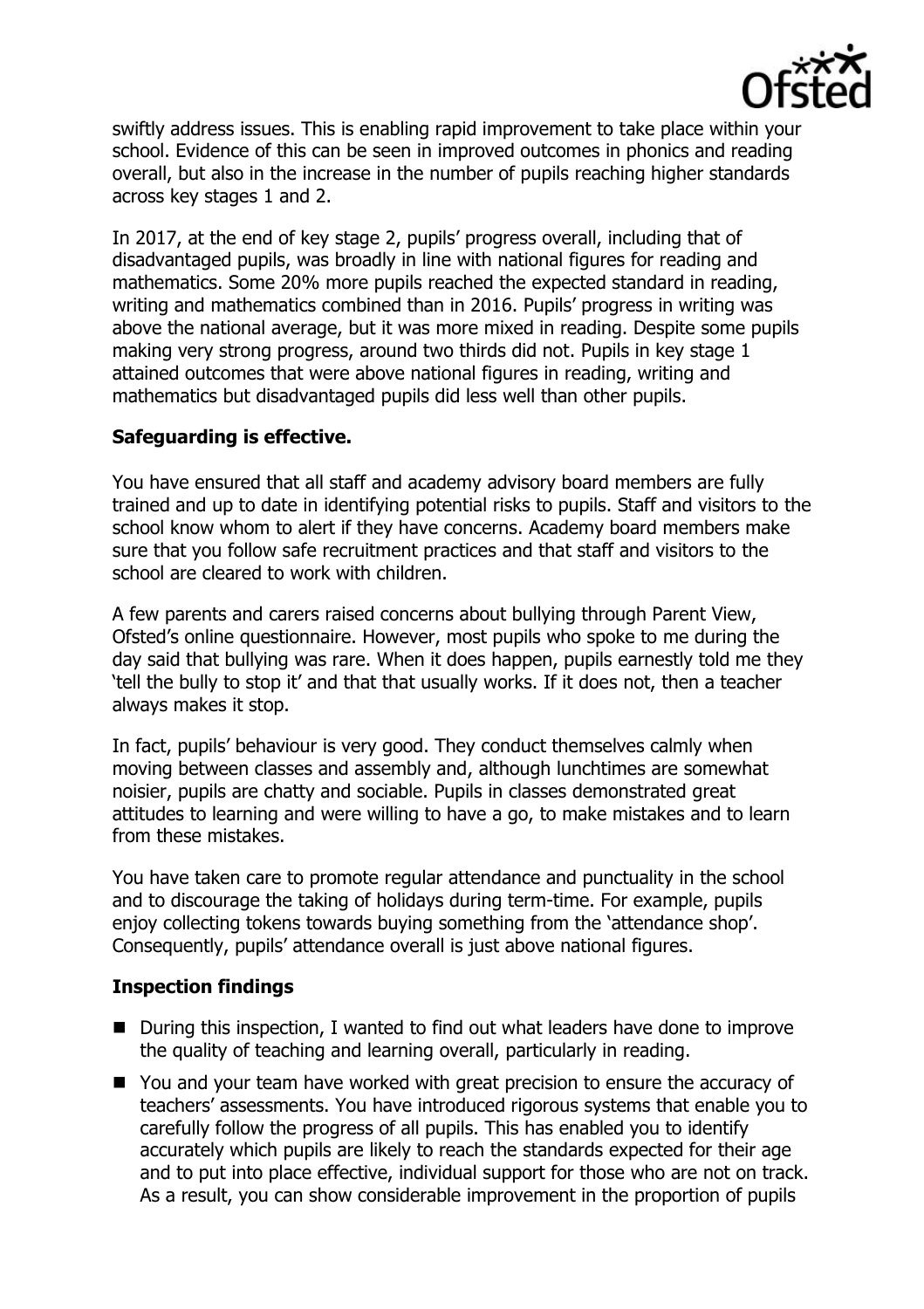

who are working at the expected standards in reading, writing and mathematics.

- You quickly realised that pupils' outcomes in 2016 were not good enough, particularly in reading, and took decisive action to improve the teaching of reading. Together with the executive principal and other schools within the trust, you have devised and implemented a new approach that places equal importance on developing pupils' fluency and comprehension. You have ensured that staff and pupils have ample time to study high-quality, challenging, wholeclass texts to develop pupils' understanding. Pupils are encouraged to develop their ability to read at speed, digesting important facts as they proceed through texts. As a result, you have raised pupils' attainment and progress in reading throughout the school so that the vast majority of pupils are reading texts appropriate for their age. Over one third are now working at greater depth.
- The leader for reading has been very active in developing the knowledge of all staff to enable them to teach phonics successfully. She has adapted phonics plans to enable teachers to meet the needs of pupils at Willow Green more effectively. Consequently, pupils' outcomes in phonics are well above the national average.
- Pupils' secure knowledge of phonics is supporting them in getting off to a good start in reading so that, in key stage 1, higher proportions of pupils are attaining the expected standard than seen nationally. Less-able readers in key stage 2 continue to utilise phonics to support them in reading and writing words they find difficult.
- **Pupils' books and reading records show pupils read regularly and that pupils in** danger of falling behind, including those who are disadvantaged, receive additional support. When I listened to pupils read, their love of books shone through. They value the weekly reading assemblies and enjoy your sharing of stories and poems. Pupils are benefiting from exposure to more advanced whole-class texts and are beginning to use adventurous vocabulary in their writing as a result. Teachers have maintained a focus on securing accurate comprehension of language so that more pupils are reading expressively and can explain what they are reading.
- Pupils read and respond to texts daily. Pupils' books, particularly in key stage 2, show that they are able to articulate their thoughts and responses well when required to read beyond the surface features of the texts.
- Working with your team, you have carefully identified the specific barriers to learning for individual disadvantaged pupils and have put into place bespoke and sensitive support. Senior leaders ensure that teachers plan well to meet the needs of disadvantaged pupils. This support has had a positive impact on progress so that the majority of disadvantaged pupils are working at standards expected for their age in all core subjects. However, even though you have done much to diminish differences in reading and mathematics, there is still a discernible difference between the attainment of disadvantaged pupils and that of others in writing.
- Children enter Willow Green with skills and abilities broadly typical for their age. Staff in the early years ensure that children are safe and happy in the setting